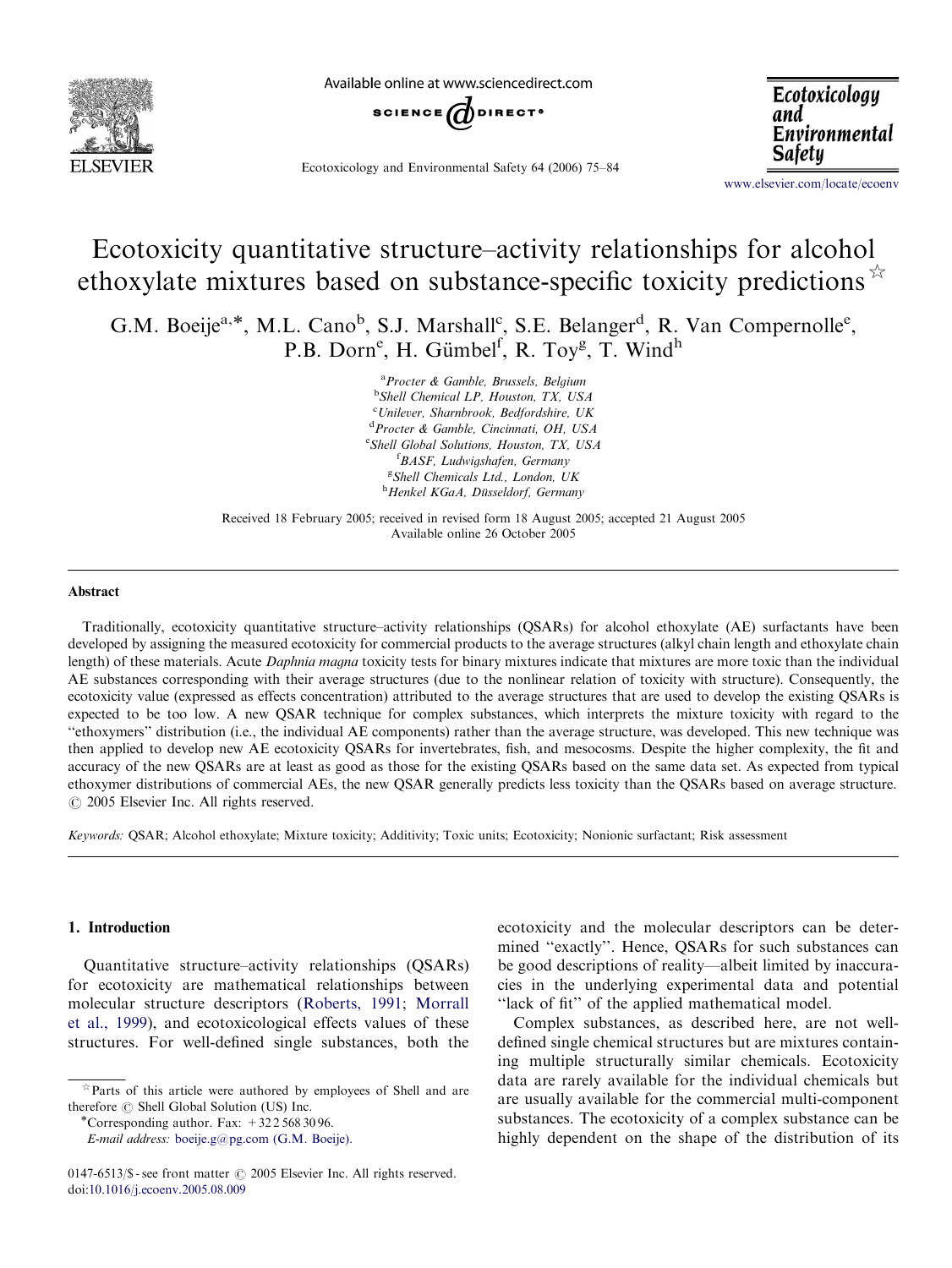different components. This is because toxicity is usually not linearly related to molecular descriptors. For example, for surfactants, ecotoxicity will typically increase logarithmically with a linear increase in alkyl chain length. Hence, based on the principle of additive mixture toxicity ([Loewe,](#page-9-0) [1953\)](#page-9-0), the measured ecotoxicity of a complex substance may be largely driven by a limited number of components, i.e., those that are orders of magnitude more toxic than the others. The presence of these highly toxic components is not necessarily reflected in the calculated average structure of a complex substance. As a consequence, for complex substances, there is not always a meaningful relationship between the measured toxicity and the molecular descriptors of the average structure.

In such cases of nonlinearity, the most highly toxic components have an impact on toxicity that is disproportionate to their molar abundance, whereas their impact on the calculation of the substance's average structure is proportionate to molar abundance. Hence, it is possible that a complex mixture will in reality be significantly more ecotoxic than the single substance representing its average structure. Consequently, when for the purpose of QSAR derivation a mixture's measured ecotoxicity is assigned to the average structure (as if it were a single substance), this is expected to result in a QSAR that will—on average overpredict the toxicity of most individual components of the mixture.

The mode of ecotoxic action for surfactants is generally accepted to be nonspecific, with exposure resulting in disruption of biological membrane integrity ([Roberts,](#page-9-0) [1991](#page-9-0); [Roberts and Marshall, 1995](#page-9-0)). [Roberts and Marshall](#page-9-0) [\(1995\)](#page-9-0) state that the assumption of additivity (concentration addition model) for nonionic surfactants, specifically alcohol ethoxylates (AEs), is valid. [Escher and Hermens \(2002\)](#page-9-0), [Escher et al. \(2002\)](#page-9-0), and [Dyer et al. \(2000\)](#page-9-0) demonstrated that baseline toxicants and related alcohol-based surfactants also follow a concentration addition model.

Alcohol ethoxylates are a class of nonionic surfactants that are complex substances. An AE molecule consists of a fatty alcohol, which is ester-linked to a polyethylene glycol (or ethoxylate) chain. The general formula for AE is  $CH_3$ – $CH_2$ )<sub>x</sub>– $O$ – $CH_2CH_2O$ <sub>v</sub>–H. For typical commercial AE materials,  $x$  can range from 8 to 17 and  $y$  can range from 0 to  $>$  20. Thus, an AE mixture could contain over

100 individual components (''ethoxymers'') due to all possible combinations of alkyl chain lengths and ethoxylation degrees. The notation  $C_xEO_y$  will be used below to denote AEs with alkyl chain lengths of  $x$  and polyethylene glycol chain lengths of y. Different commercial materials may have different distribution shapes (e.g., narrow or wide) in accordance with the starting alcohols and the routes of synthesis. Logically, the ''fingerprint'' of AE in the environment also consists of a matrix with all possible ethoxymers. Further, the shape of the environmental distribution is likely to be different from the distribution shape of any of the commercial mixtures of AE.

Several QSARs have been developed to describe the ecotoxicity of AE surfactants. [Wong et al. \(1997\)](#page-9-0) have derived AE-specific QSARs for acute toxicity to Daphnia magna and Pimephales promelas, using C length and EO number as molecular descriptors. [Willing \(2000\)](#page-9-0) presented a QSAR to determine the acute algal toxicity of AE, using C length and EO number. [Wind and Belanger \(2005\)](#page-9-0) used the same underlying data set to develop a QSAR for chronic algal toxicity  $(E_b C_{20})$ . [Belanger et al. \(2000\)](#page-9-0) calculated an AE-specific QSAR to describe mesocosm NOEC and LOEC as a function of log  $K_{\text{ow}}$ . Finally, [Morrall et al. \(2003\)](#page-9-0) developed a chronic ecotoxicity QSAR, based on log  $K_{ow}$ , for *D. magna*. An overview of these existing QSARs is given in Table 1.

Except for the algal work, the toxicity of commercial AE materials has previously always been related to the average structure of the exthoxymer distribution to develop the above QSARs. This approach is relevant for interpolation between commercial AE mixtures with distributions strongly centered around the average structures. However, it may not be appropriate for mixtures that have radically different distributions, such as those measured in environmental matrices, or for single ethoxymers. Based on the above reasoning, it can be suspected that these published QSARs overpredict ecotoxicity in those cases.

The research described in this paper aims (1) to verify whether the toxicity of a complex substance (in the case of AE) is indeed inadequately represented by the toxicity of the average structure, (2) to develop (based on the mixture toxicity concepts) a method for deriving QSARs specifically for complex substances, and (3) to apply this new method to derive new QSARs for AE ecotoxicity.

| Table 1                                |  |
|----------------------------------------|--|
| Existing AE-specific ecotoxicity QSARs |  |

| Ecotoxicological endpoint                | <b>OSAR</b>                                 | Unit    | Ref. |
|------------------------------------------|---------------------------------------------|---------|------|
| Forty-eight-hour $EC_{50}$ Daphnia magna | $\log(EC_{50}) = -0.38 C + 0.1 EO - 1.77$   | (mol/L) |      |
| Ninety-six-hour $LC_{50}$ Fathead minnow | $log(LC_{50}) = -0.34 C + 0.05 EO - 1.65$   | (mol/L) |      |
| Seventy-two-hour $ErC_{50}$ algae        | $log(EC_{50}) = -0.314 C + 0.237 EO + 2.96$ | (mg/L)  |      |
| Seventy-two-hour $EC_0$ algae            | $log(EC_0) = -0.168 C + 0.182 EO + 0.9$     | (mg/L)  |      |
| Twenty-one-day NOEC Daphnia magna        | $log(NOEC) = -0.84 log K_{ow} - 2.0$        | (mol/L) |      |
| NOEC mesocosm                            | $log(NOEC) = -0.66 log Kow + 2.41$          | (mg/L)  |      |
| LOEC mesocosm                            | $log(LOEC) = -0.748 log K_{ow} + 3.16$      | (mg/L)  |      |

Refs: (1) [Wong et al. \(1997\);](#page-9-0) (2) [Willing \(2000\);](#page-9-0) (3) [Wind and Belanger \(2005\)](#page-9-0) based on [Willing \(2000\)](#page-9-0); (4) [Morrall et al. \(2003\);](#page-9-0) (5) [Belanger et al. \(2000\).](#page-9-0)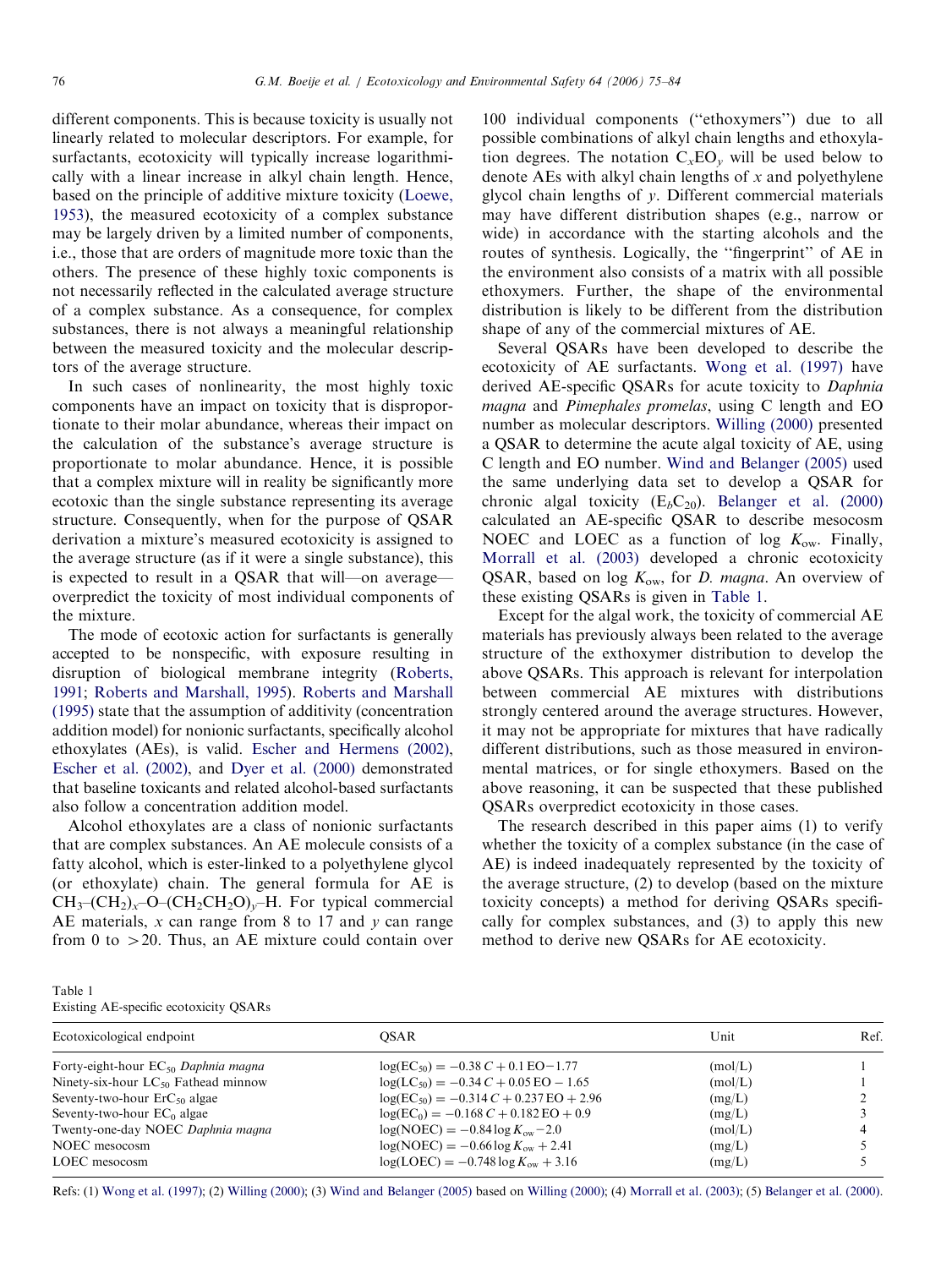#### 2.1. Experimental

To determine whether the mixture toxicity theory applies to AE, the acute toxicity  $(48 \text{ h})$  to *D. magna* of two binary AE mixtures was determined (following OECD guidelines; [OECD, 1993](#page-9-0)) and compared with the acute toxicity of the mixtures' single-ethoxymer components and the single-ethoxymer "average structure". The two  $(1:1 \text{ w/w})$  mixtures in this experiment consisted of individual model components having exactly  $C_8EO_4 + C_{16}EO_8$  and  $C_{14}EO_8 + C_{10}EO_8$ . Hence, the corresponding average structures were  $C_{12}EO_6$  and  $C_{12}EO_8$ .

Test solutions for the mixtures were prepared by combining individual chemicals in equal concentrations (w/w) to give a geometric series of test solutions. The concentrations of these test solutions were selected from the individual measured  $EC_{50}$ s using the toxic unit approach so that an effect equivalent to an  $EC_{50}$  would be expected toward the center of the concentration range. Test solutions were renewed after 24 h. Actual concentrations were determined using solvent extraction derivatization and high-performance liquid chromatography (HPLC). However, due to the poor recovery of  $C_{16}EO_8$ , the effects for the first mixture are based on nominal concentrations.

The following analytical methodology was used. All samples were preserved with  $3\%$  (v/v) formaldehyde and stored at  $4^{\circ}$ C until analyzed. A series of calibration standards for each AE was prepared by diluting 100 mg/L stock solutions with acetonitrile. A spiked sample was prepared by adding 0.25 ml of each of the 100-mg/L solutions to 100 ml of preserved Elendt medium. C18 (1 g/6 ml) Isolute cartridges were conditioned with 10 ml methanol followed by 10 ml Milli-O water. Sample vessels were rinsed with  $2 \times 5$  ml aliquots of Millipore water. The washings were added to the reservoirs. After extraction of the sample the cartridges were allowed to dry under vacuum for a minimum of 30 min. The AEs were eluted with 10 ml methanol. The samples were evaporated to dryness at  $60^{\circ}$ C under a gentle stream of nitrogen and the vials were removed immediately after the methanol was evaporated. The dried residues were dissolved in 1 ml acetonitrile with the aid of 5 min sonication and "Whirli" mixing. The samples were then derivatized with  $20 \mu$ l napthoyl chloride in the presence of  $50 \mu$ l 1-methyl imadazole. Derivatization was performed at  $60^{\circ}$ C for 30 min. After derivatization the vials were allowed to cool and 100 µl of methanol was added. The samples were then analyzed by HPLC. Calibration standards were derivatized as described above.

On each day of analysis a calibration including test samples, spikes, and standard checks was run at the beginning and end of the sequence. Analysis was performed using the following instrumentation and conditions:

| Injector:  | Perkin-Elmer ISS 100                                                          |                                                   |  |  |
|------------|-------------------------------------------------------------------------------|---------------------------------------------------|--|--|
|            | Injection volume $20 \mu l$                                                   |                                                   |  |  |
| Pump:      | Perkin-Elmer series 200                                                       |                                                   |  |  |
|            | Eluent A 75:25 $0.05 \text{ mol} L^{-1}$ ammonium acetate in Millipore water: |                                                   |  |  |
|            | Methanol                                                                      |                                                   |  |  |
|            | Eluent B 50:50 methanol: Acetonitrile $(v/v)$                                 |                                                   |  |  |
| Gradient   | Time                                                                          | $%$ B                                             |  |  |
| programme: |                                                                               |                                                   |  |  |
|            | $0 \text{ min}$                                                               | 50                                                |  |  |
|            | 6 min                                                                         | 75                                                |  |  |
|            | $30 \,\mathrm{min}$                                                           | 100                                               |  |  |
|            | Flow $1.0$ ml/min                                                             |                                                   |  |  |
| Column:    |                                                                               | $150 \times 4.6$ mm i.d. Hypersil Elite C18, 5 µm |  |  |
| Detector:  | Perkin–Elmer LC240 Fluorescence Detector                                      |                                                   |  |  |
|            | Excitation wavelength 300 nm                                                  |                                                   |  |  |
|            | Emission wavelength 385 nm                                                    |                                                   |  |  |
| Data       | Perkin-Elmer Turbochrom                                                       |                                                   |  |  |
| handling:  |                                                                               |                                                   |  |  |

checks (2.5 or 10 mg/L) were run at least every five samples.

#### 2.2. Theoretical

In a mixture of which the components have the same mode of action, these components are expected to exert additive ecotoxic action. To predict the overall ecotoxicity of such mixtures, the additive mixture toxicity concept can be applied [\(Loewe, 1953](#page-9-0)). In this approach, it is assumed that the ecotoxicity of a mixture is equal to the sum of the ecotoxicity of its individual components. For each component i, a toxic unit contribution  $(TU_i)$  is calculated as the reciprocal of the toxicity number (TOX<sub>i</sub>, e.g., EC<sub>50</sub>, NOEC, etc.) multiplied by the abundance of the component in the mixture  $(f_i)$ , fraction). Subsequently, the reciprocal of the sum of all the toxic units in the mixture represents the total ecotoxicity number of the mixture (TOX<sub>mixture</sub>) (expressed, like TOX<sub>i</sub>, as  $EC_{50}$  or NOEC—i.e., the more toxic the mixture is, the lower its  $TOX_i$  value will be):

$$
TOX_{\text{mixture}} = \frac{1}{\sum_{i} TU_{i}} = \frac{1}{\sum_{i} f_{i} / TOX_{i}}.
$$

This equation can be directly applied to calculate the expected ecotoxicity of binary mixtures, as described under Experimental. However, this equation can also be applied in the development of ecotoxicity QSARs for complex substances. In the mixture toxicity equation, the toxicity value for each component of the mixture  $(TOX_i)$  can be substituted by a QSAR expression, predicting single-substance ecotoxicity as a function of single substance molecular descriptors  $(QSAR_i)$ :

$$
TOXmixture = \frac{1}{\sum_i f_i/QSAR_i}.
$$

When a series of experimental data is available for different mixture compositions of the complex substance, a series of such equations can be developed. The technique of minimizing the sum of squared errors (SSE) can then be applied to determine the QSAR parameters. To deal with the fact that ecotoxicological data of different substances in the training set may be spread over several orders of magnitude, the SSE should be calculated based on the logarithms of the toxicity values,

$$
SSE = \sum_{j} (log(TOX_{\text{mixture},j}^{OSAR}) - log(TOX_{\text{mixture},j}^{\text{measured}}))^2 x
$$
  
= 
$$
\sum_{j} \left( log\left(\frac{1}{\sum_{j} f_{i}/QSAR_{j}}\right) - log(TOX_{\text{mixture},j}^{\text{measured}})\right)^2,
$$

where TOX<sup>measured</sup> is measured toxicity for mixture j and TOX<sup>QSAR</sup> is QSAR estimated toxicity for mixture j.

The measured ecotoxicological data, the molecular descriptors, and the fraction of each component in the different mixtures are known. Hence, the only variables that influence the SSE are the QSAR parameters. Consequently, the SSE can be minimized by optimizing the QSAR parameters in the SSE equation. This approach is illustrated schematically in [Fig. 1](#page-3-0). Given the high mathematical complexity, it is preferable to do this using numerical optimization methods rather than analytical solution techniques (e.g., linear regression) which are more common in singlesubstance QSAR work.

The above approach of minimizing the SSE of additivity-based toxicity predictions was implemented into a spreadsheet model for AE surfactants. For each complex mixture in the data set, the toxic units calculation was performed via a matrix with carbon chain length (C) and ethoxylation degree (EO) as the two dimensions.

As with the existing AE QSARs, two different models were used to describe AE ecotoxicity: one model based on  $\log K_{\text{ow}}$  and a second model based on C and EO numbers,

 $\log K_{\text{ow}}$  model :  $\text{TOX}_i = 10^{A_1 \log K_{\text{ow}_i} + I_1}$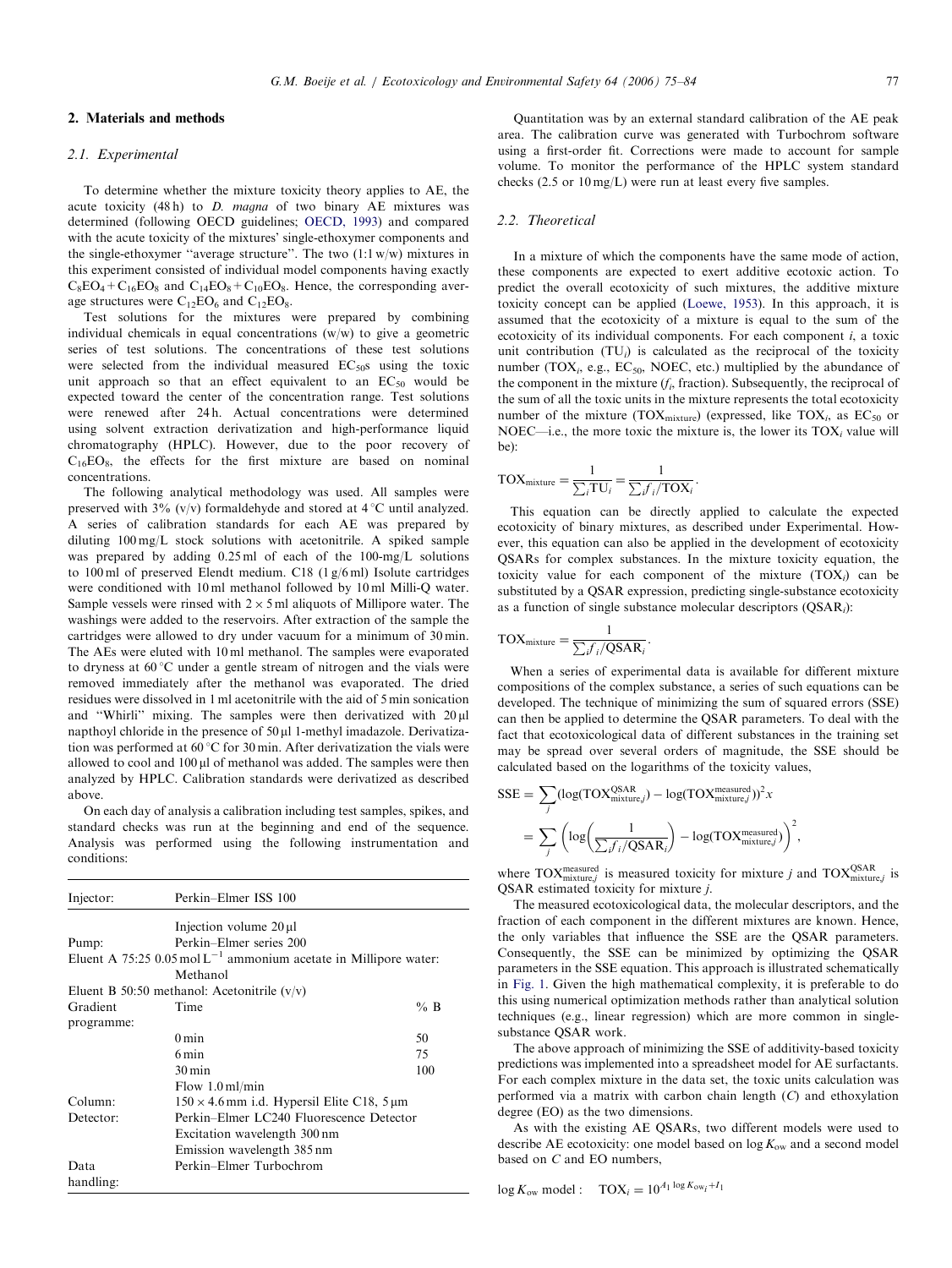<span id="page-3-0"></span>

Fig. 1. Principle of mixture-toxicity-based QSAR fitting.

and

$$
C/\text{EO model}: \text{TOX}_i = 10^{A_2 C_i + B_2 \text{EO}_i + I_2},
$$

where  $A_1$  and  $I_1$  are the slope and intercept for the log  $K_{ow}$  model and  $A_2$ ,  $B_2$ , and  $I_2$  are the slopes and intercept for the C/EO model. The C/EO model is a (linear) simplification of the full quadratic model, which was shown by [Wong et al. \(1997\)](#page-9-0) to be appropriate to describe AE ecotoxicity.

For the  $\log K_{\rm ow}$  model, hydrophobicity was calculated following the method by [Leo and Hansch \(1979\)](#page-9-0) and [Roberts \(1991\).](#page-9-0) Specifically for AEs (and nonethoxylated alcohol), this resulted in the following equations:

$$
EO > 0: \log K_{ow} = -1.15 + 0.54C - 0.1EO
$$

and

$$
EO = 0: \log K_{ow} = -1.29 + 0.54C.
$$

For each studied ecotoxicity endpoint, the SSE for each QSAR model was minimized by optimizing the slope and intercept parameters. The Microsoft Excel Solver routine (GRG2 optimization) (Excel 2000, Microsoft Corp., 1999) was used for this numerical procedure. The resulting SSE could be compared with the SSE obtained with the existing QSARs, to compare the goodness of fit with the underlying data.

# 3. Results

# 3.1. Experimental verification of the mixture toxicity concept for AE

The results of the single-ethoxymer acute *D. magna* studies for  $C_8EO_4$ ,  $C_{16}EO_8$ ,  $C_{14}EO_8$ ,  $C_{10}EO_8$ ,  $C_{12}EO_6$ , and  $C_{12}EO_8$ , together with the results for the binary mixtures  $[C_8EO_4 + C_{16}EO_8]$  and  $[C_{10}EO_8 + C_{14}EO_8]$ , are shown in Table 2. The  $EC_{50}$  values for the binary mixtures, predicted by the toxic units method, are also given in Table 2.

Table 2 48 h Daphnia magna  $EC_{50}$  of alcohol ethoxylates

|                           | Measured<br>$EC_{50}$ (mg/L) | Calculated $EC_{50}$ (mg/L)        |
|---------------------------|------------------------------|------------------------------------|
| $C_8EO_4$                 | 24                           |                                    |
| $C_{16}EO_8$              | 0.36                         |                                    |
| $C_{12}EO_6$              | 2.7                          |                                    |
| Mixture                   | 0.56                         | $(0.5/24 + 0.5/0.36)^{-1} = 0.71$  |
| $C_8EO_4 + C_{16}EO_8$    |                              |                                    |
| $C_{10}EO_8$              | 50.5                         |                                    |
| $C_{14}EO_8$              | 1.0                          |                                    |
| $C_{12}EO_8$              | 7.7                          |                                    |
| Mixture                   | 3.0                          | $(0.5/50.5 + 0.5/1.0)^{-1} = 1.96$ |
| $C_{10}EO_8 + C_{14}EO_8$ |                              |                                    |

For  $[C_8EO_4 + C_{16}EO_8]$  the measured  $EC_{50}$  is 0.56 mg/L. This is close (within 25%) to the prediction by the additivity method. On the other hand, the measured  $EC_{50}$ of the average structure  $C_{12}EO_8$  is nearly a factor of 5 higher than the measured value for the mixture.

The  $EC_{50}$  for  $[C_{10}EO_8 + C_{14}EO_8]$  is 3.0 mg/L, which is 50% higher than predicted by the additivity method. On the other hand, the  $EC_{50}$  of the average structure  $C_{12}EO_8$  is a factor of 2.5 higher than that measured for the mixture. Due to the variability in the analytical recovery (69.9–101% for  $C_{10}E_8$ , 58.7–76.8% for  $C_{14}E_8$ ) it is possible that the corrected measured concentrations are overestimates, which would lead to an overestimation of the  $EC_{50}$  in the mixture. This would suggest that, in reality, the toxicity of the mixture would be more consistent with concentration addition than observed here.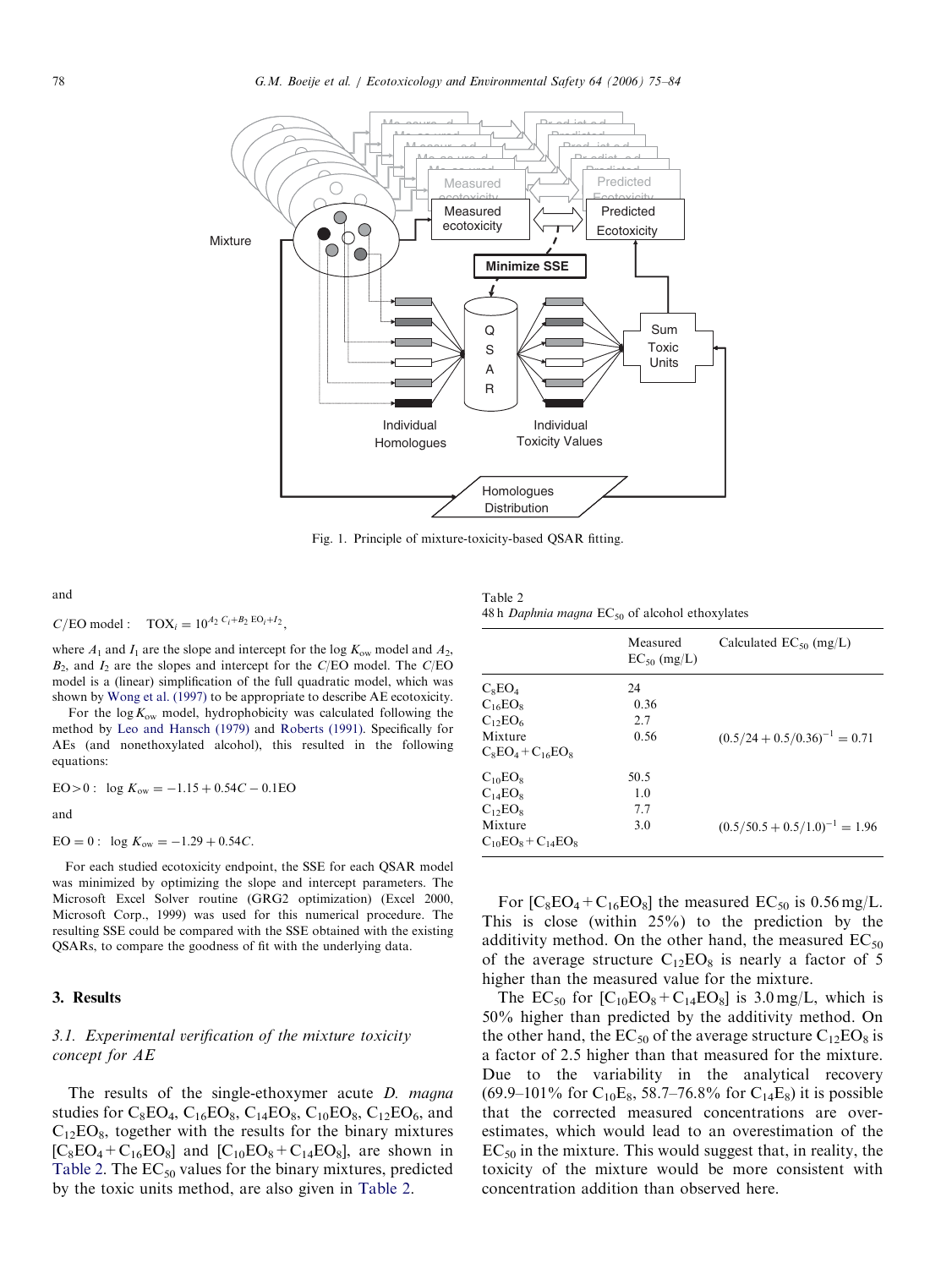<span id="page-4-0"></span>These findings indicate that an average structure is a less reliable predictor for the toxicity of AE mixtures than the sum of the toxicity from all of the components in the mixture. As expected, the mixtures were observed to be more ecotoxic than the single ethoxymers representing the average structures of the mixtures.

# 3.2. Development of mixture-toxicity-based QSARs for AE

Using the method described above, the acute QSARs for AE toxicity to *Daphnia* and fathead minnow ([Wong et al.,](#page-9-0) [1997](#page-9-0)) were recalculated. The existing chronic QSAR for Daphnia ([Morrall et al., 2003\)](#page-9-0) and for mesocosm toxicity ([Belanger et al., 2000](#page-9-0)) were also revised. In addition, a new chronic QSAR for fathead minnow was developed.

#### 3.2.1. Acute QSARs

Detailed mixture characterization data (C number and EO number distributions) were available for several samples used in acute toxicity tests. These "training set" data were used to develop the QSARs listed below. Next to these, several other acute studies were available for Daphnia and fathead minnow with a less reliable characterization of the C/EO distribution. These studies were used as a ''test set''.

# 3.2.2. Acute daphnia magna QSAR

The existing acute *D. magna* toxicity QSAR for AE by [Wong et al. \(1997\)](#page-9-0) was used as a reference. This QSAR was

| Table 3                                     |  |  |
|---------------------------------------------|--|--|
| Fit of the revised and existing acute QSARs |  |  |

derived from an ecotoxicity data set for nine AE commercial materials:

Wong: EC<sub>50</sub> = 
$$
10^{-0.38 C + 0.1 EO - 1.77}
$$
 (mol/L).

Based on the same underlying data, the revised QSAR was developed. Considering the size of the training data set (nine data points), both the C/EO and the  $\log K_{ow}$  could be used according to a rule of thumb on QSAR complexity which requires that for each parameter to be fitted (additional to the intercept) about five data points should be available (J. Jaworska, Procter & Gamble, personal communication):

New (log 
$$
K_{ow}
$$
):  $EC_{50} = 10^{-0.58 \log K_{ow} - 2.70}$  (mol/L),  
New ( $C/EO$ ):  $EC_{50} = 10^{-0.32 \text{ } C+0.12 \text{ } EO - 2.26}$  (mol/L).

Both revised QSARs are acceptable from a mechanistic point of view in that it is expected that an increasing  $K_{\text{ow}}$  or alkyl chain length leads to a lower  $EC_{50}$ , whereas increasing ethoxylation leads to lower toxicity. It can be observed that the contribution of EO units to toxicity in the new C/EO QSAR is almost identical to that in the Wong QSAR.

Additional to the training data used for QSAR development, [Wong et al. \(1997\)](#page-9-0) also used a set of test data to assess the QSAR (10 data points). The fit of the different QSAR models with both the training and the test data is shown in Table 3 and illustrated in [Fig. 2](#page-5-0) (top). As indicated by the larger SSE and the lower  $\overline{R}^2$ , the goodness

|                         |           | <b>SSE</b> | $R^2$    | Avg. relative error <sup>a</sup> | Max. relative error <sup>a</sup> |
|-------------------------|-----------|------------|----------|----------------------------------|----------------------------------|
| Daphnia magna           |           |            |          |                                  |                                  |
| Training data set       |           |            |          |                                  |                                  |
| New $(\log K_{\rm ow})$ | $EC_{50}$ | 0.304      | 87.4%    | 1.5                              | 1.9                              |
| New $(C/EO)$            | $EC_{50}$ | 0.233      | 85.0%    | 1.4                              | 2.2                              |
| Wong                    | $EC_{50}$ | 0.098      | 97.7%    | 1.3                              | 1.4                              |
| Test data set           |           |            |          |                                  |                                  |
| New $(\log K_{\rm ow})$ | $EC_{50}$ | 1.82       | 94.4%    | 1.5                              | 2.0                              |
| New $(C/EO)$            | $EC_{50}$ | 1.74       | 98.3%    | 1.5                              | 2.2                              |
| Wong                    | $EC_{50}$ | 2.33       | 92.7%    | 2.2                              | 3.0                              |
| Single ethoxymers       |           |            |          |                                  |                                  |
| New $(\log K_{\rm ow})$ | $EC_{50}$ | 1.06       | $62.2\%$ | 2.6                              | 5.1                              |
| New $(C/EO)$            | $EC_{50}$ | 0.39       | 92.7%    | 1.7                              | 3.0                              |
| Wong                    | $EC_{50}$ | 2.40       | 81.5%    | 4.4                              | 6.8                              |
| Pimephales promelas     |           |            |          |                                  |                                  |
| Training data set       |           |            |          |                                  |                                  |
| New $(\log K_{\rm ow})$ | $EC_{50}$ | 0.055      | 91.4%    | 1.1                              | 1.5                              |
| New $(C/EO)$            | $EC_{50}$ | 0.058      | 91.2%    | 1.2                              | 1.5                              |
| Wong                    | $EC_{50}$ | 0.017      | 98.2%    | 1.1                              | 1.2                              |
| Test data set           |           |            |          |                                  |                                  |
| New $(\log K_{\rm ow})$ | $EC_{50}$ | 1.98       | 50.5%    | 3.0                              | 6.4                              |
| New $(C/EO)$            | $EC_{50}$ | 1.95       | 49.8%    | 2.9                              | 6.3                              |
| Wong                    | $EC_{50}$ | 2.22       | 65.5%    | 3.2                              | 8.0                              |

<sup>a</sup> Relative error expressed as a factor calculated as follows: measured/predicted if measured <predicted and predicted/measured if predicted <measured.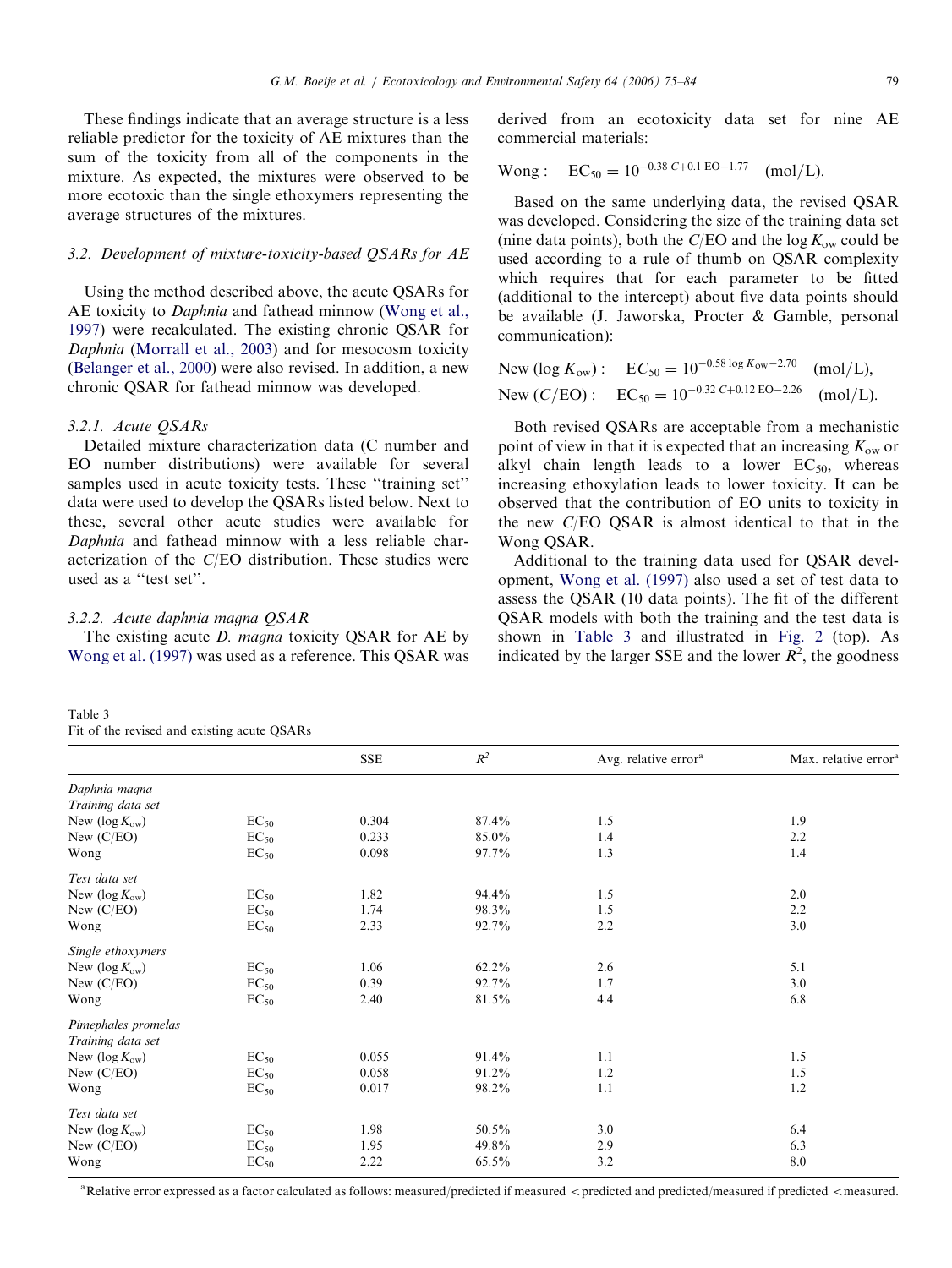<span id="page-5-0"></span>

Fig. 2. Acute toxicity for Daphnia magna: predictions using new and existing QSARs versus experimental data. Closed symbols represent training data and open symbols represent test data.

of fit of the new QSAR to the training data is worse than that of the existing QSAR. Conversely, for the test data, a better correlation and SSE are seen with the new QSARs. Further, both the maximum and the average deviation between the model predictions and the measured data are lower with the revised QSARs compared to the existing QSAR. At worst, the predictions of the revised QSARs were found to be within a factor of 2.2 from the measurements. For the existing QSAR, this was a factor of 3.

When applied to individual ethoxymers in the  $C_{9-18}$  and  $EO_{0-20}$  matrix, the new  $log K_{ow}$  QSAR predicts a higher  $EC_{50}$  than the existing QSAR for about two thirds of the ethoxymers. The new C/EO QSAR predicts a higher  $EC_{50}$  than the existing QSAR for all ethoxymers. For a further evaluation of the accuracy of the existing and new QSARs at predicting single-ethoxymer ecotoxicity, the QSARs were applied to the single-ethoxymer data presented in [Table 2.](#page-3-0) The results are given in [Table 3](#page-4-0) and Fig. 2 (bottom). Both new QSARs were consistently more accurate than the Wong QSAR, which always predicted lower  $EC_{50}$  values (i.e., higher toxicity), as was expected based on theoretical considerations. The highest accuracy was found with the new C/EO QSAR, for which the maximum relative error was below a factor of 3. For the Wong QSAR, the maximum error was nearly a factor of 7. There is no difference between the development of the Wong QSAR and the new C/EO QSAR except for the inclusion of the additive mixture

toxicity concept in the latter. Hence, the consistently higher accuracy provides evidence of the higher reliability of the new approach.

#### 3.2.3. Acute pimephales promelas QSAR

[Wong et al. \(1997\)](#page-9-0) also developed an acute fathead minnow (P. promelas) toxicity QSAR for AE, based on a data set covering the same AE materials used for the D. magna QSAR (i.e., nine data points in the training data):

Wong: EC<sub>50</sub> = 
$$
10^{-0.34 \text{ C} + 0.05 \text{ EO} - 1.65}
$$
 (mol/L).

A revised QSAR was developed based on the same underlying data. As discussed for Daphnia, both the  $\log K_{\rm ow}$  model and the C/EO model could be used. This resulted in the following QSARs:

New (log 
$$
K_{\text{ow}}
$$
): EC<sub>50</sub> = 10<sup>-0.60 log  $K_{\text{ow}}-2.48$  (mol/L),</sup>

New 
$$
(C/EO)
$$
: EC<sub>50</sub> = 10<sup>-0.32</sup> C+0.05 EO-1.78 (mol/L).

As with D. magna, both revised QSARs are acceptable from a mechanistic point of view, and the contribution of EO units in the new C/EO QSAR is identical to the existing QSAR, but the intercept is different.

Also for P. promelas, [Wong et al. \(1997\)](#page-9-0) used an additional test data set. The fit of the QSARs to both training and test data is illustrated in Fig. 3 and quantified in [Table 3](#page-4-0). The goodness of fit for the new QSAR is lower than that for the existing QSAR. The deviation between model predictions and measured data is similar with both QSARs. It is striking that the overall QSARs' fit and accuracy are very good for the training data set but poor for the test data set (with a maximum relative error over a factor of 6 for the new and even a factor of 8 for the existing QSAR). A possible explanation for this could be the variable analytical recoveries for the underlying test data. These varied from 59% to 97%, the lower recoveries being associated with the lower ethoxylation degrees. Possibly, these analytical complications may have had less impact on the existing QSAR approach, since this does not consider individual ethoxymers.

When applied to individual ethoxymers in the  $C_{9-18}$  and  $EO_{0-20}$  range, the new log  $K_{ow}$  QSAR predicts a higher



Fig. 3. Acute toxicity for Pimephales promelas: predictions using new and existing QSARs versus experimental data. Closed symbols represent training data and open symbols represent test data.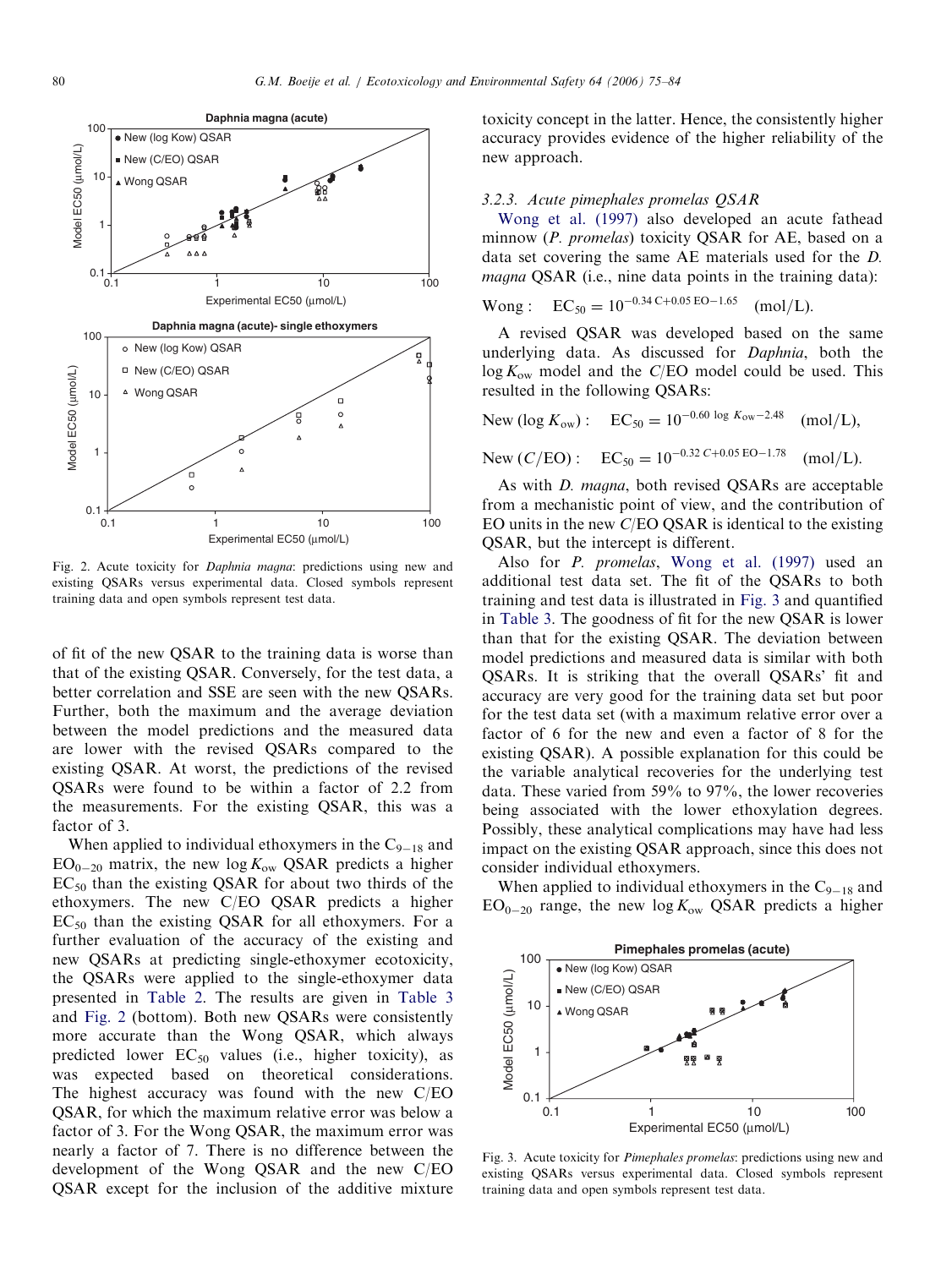<span id="page-6-0"></span> $EC_{50}$  than the existing QSAR for all ethoxymers. The range of differences across the AE matrix is much smaller than that with the *Daphnia*  $\log K_{ow}$  QSAR, with a maximum difference of a factor of 2. The new C/EO QSAR for fathead minnow also predicts a higher  $EC_{50}$  than the existing QSAR across all ethoxymers. The pattern across the AE matrix is similar to the  $\log K_{\rm ow}$  QSAR, and the range of differences across the matrix is always less than a factor of 2.

## 3.3. Chronic QSARs

Table 4

## 3.3.1. Chronic Daphnia magna QSAR

A QSAR for chronic ecotoxicity (21-day reproduction) to D. magna of AE was developed by [Morrall et al. \(2003\)](#page-9-0) based on six data points:

Morrall : NOEC = 
$$
10^{-0.84 \log K_{ow} + 4.0}
$$
 (µmol/L).

A new QSAR was derived using the same data used by [Morrall et al. \(2003\)](#page-9-0) and an additional data point for  $C_{14-15}EO_7$ . Since the data set included two points for  $C_{14-15}EO_7$ , a geometric mean of these two data was used. Reproduction was the most sensitive endpoint in the series of studies and so was used as the basis for the QSAR. As the effects levels in the data set were expressed in mass concentrations (mg/L), a mass-to-molar conversion was required. The molecular weight of each complex substance was calculated as the weighted average of the molecular weights of each ethoxymer—in line with the general thinking applied in this new QSAR approach.

To allow a more direct comparison of the reference versus the new QSAR, the former was refitted using exactly the same data as the new QSAR (i.e., using the different conversion of the effect levels from mg/L to mol/L and using the geometric mean of two studies for the  $C_{14-15}EO_7$ AE), based on the 'average structure approach' (referred to as Morrall2).

Only the  $\log K_{\text{ow}}$  QSAR equations were applied, because the size of the data set (six data points) was judged too

Fit of the revised and existing chronic (and mesocosm) QSARs

limited to justify fitting a QSAR with more than one parameter additional to the intercept. This resulted in the following:

New (NOEC): NOEC = 
$$
10^{-0.803 \log K_{\text{ow}} + 4.078}
$$
 (µmol/L),

Morrall2 : NOEC =  $10^{-0.723}$  log  $K_{ow}+3.424$  (umol/L).

For the chronic D. magna studies which were used to develop the NOEC QSARs,  $EC_{20}$  information was also available. Hence, an  $EC_{20}$  QSAR could also be fitted using the same approach:

New (EC<sub>20</sub>): EC<sub>20</sub> = 
$$
10^{-0.532 \log K_{\text{ow}} + 2.975}
$$
 (µmol/L).

The fit of these QSARs is presented in Table 4 and illustrated in Fig. 4. Overall the new NOEC QSAR has a better fit than Morrall and Morrall2 (higher correlation, lower SSE). The new NOEC QSAR is also more accurate: both its average and maximum relative error are lower than Morrall and Morrall2. For the training set, the new NOEC QSAR was always accurate within close to a factor of 3. The new  $EC_{20}$  QSAR has a fit similar to that of the new NOEC QSARs (better SSE but worse correlation, slightly smaller maximum relative error).



Fig. 4. Chronic toxicity for Daphnia magna: predictions using new and existing QSARs versus experimental data.

| I It of the fevised and existing emotive (and mesocosin) Questes |             |       |           |                                  |                                  |
|------------------------------------------------------------------|-------------|-------|-----------|----------------------------------|----------------------------------|
|                                                                  |             | SSE   | $R^2$ (%) | Avg. relative error <sup>a</sup> | Max. relative error <sup>8</sup> |
| Daphnia magna                                                    |             |       |           |                                  |                                  |
| New $(\log K_{\rm ow})$                                          | <b>NOEC</b> | 0.508 | 98.1      | 1.9                              | 3.2                              |
| Morrall2                                                         | <b>NOEC</b> | 0.659 | 97.2      | 2.1                              | 3.5                              |
| New $(\log K_{\rm ow})$                                          | $EC_{20}$   | 0.467 | 96.6      | 1.9                              | 3.1                              |
| Pimephales promelas                                              |             |       |           |                                  |                                  |
| New $(\log K_{\rm ow})$                                          | $EC_{10}$   | 0.005 | 97.5      | 1.1                              | 1.2                              |
| New ( $\log K_{\rm ow}$ )                                        | $EC_{20}$   | 0.001 | 99.6      | 1.0                              | 1.1                              |
| Mesocosm                                                         |             |       |           |                                  |                                  |
| New ( $\log K_{\rm ow}$ ) (mass)                                 | <b>NOEC</b> | 0.760 | 93.5      | 2.4                              | 4.9                              |
| New ( $log K_{ow}$ ) (molar)                                     | <b>NOEC</b> | 0.792 | 95.1      | 2.4                              | 4.7                              |
| Belanger $(mg/L)$                                                | <b>NOEC</b> | 0.716 | 92.9      | 2.3                              | 4.4                              |
|                                                                  |             |       |           |                                  |                                  |

<sup>a</sup> Relative error expressed as a factor calculated as follows: measured/predicted if measured <predicted and predicted/measured if predicted <measured.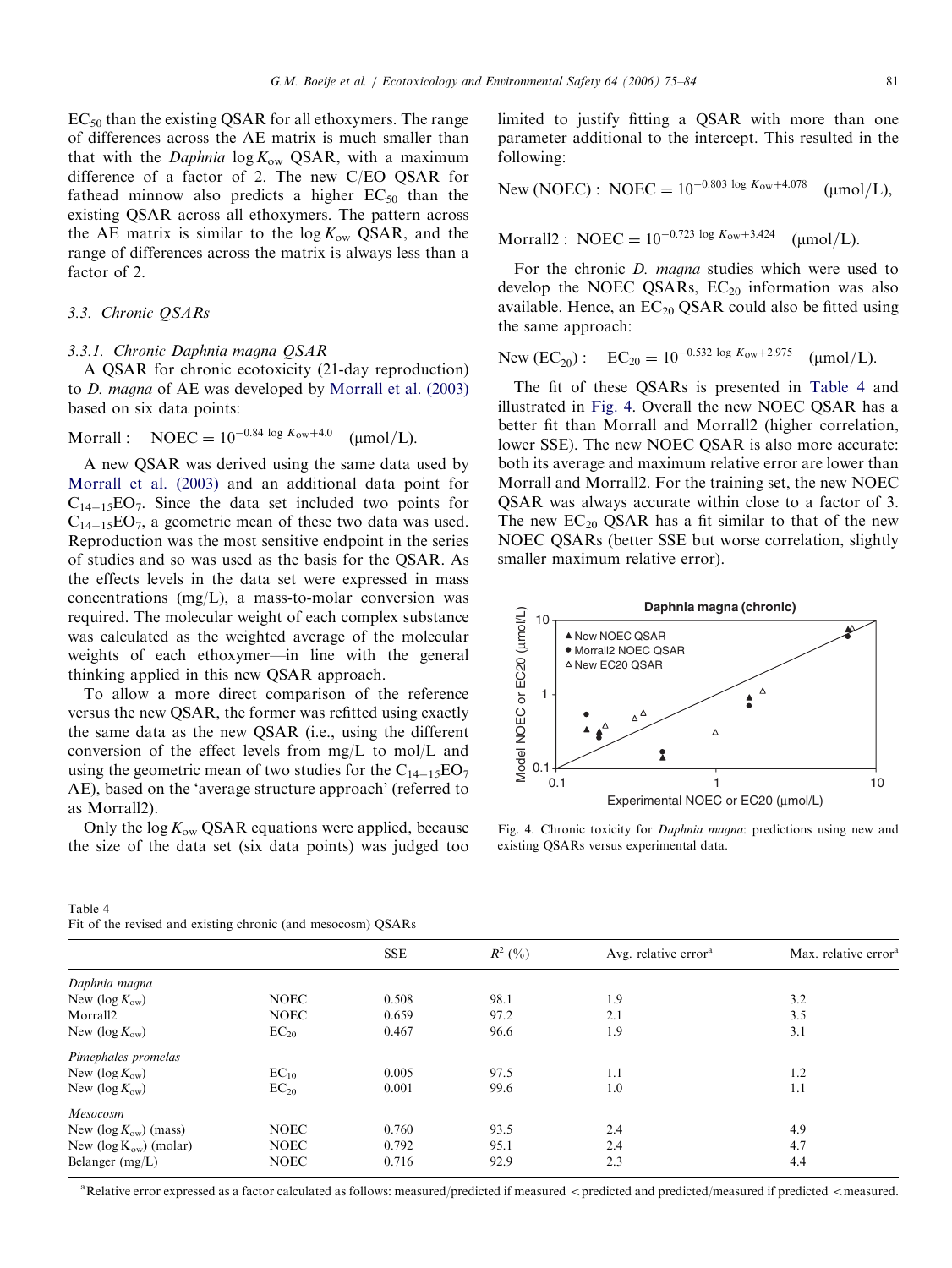#### 3.3.2. Chronic Pimephales promelas QSAR

Until now, no chronic AE ecotoxicity QSARs for fish have been published. Based on a limited data set (with three early life stage studies), a QSAR for P. promelas was derived following the method of this paper. Due to the insufficient number of data points, this cannot be considered a reliable QSAR, but it is given for completeness. In line with the chronic Daphnia QSAR, only the log  $K_{\rm ow}$  QSAR was applied. Survival was found to be the most sensitive endpoint. QSARs are presented for the survival  $EC_{10}$  and  $EC_{20}$  but not for the NOEC as no good fit could be obtained for the latter:

New 
$$
(EC_{10})
$$
:  $EC_{10} = 10^{-0.280 \log K_{ow} + 1.90}$  (µmol/L).

New  $(EC_{20})$ :  $EC_{20} = 10^{-0.307 \log K_{ow} + 2.08}$  (umol/L).

The results are presented in [Table 4](#page-6-0) and Fig. 5. Considering that only three data points were used, it is not relevant to discuss the goodness of fit of these QSARs.

#### 3.4. Mesocosm QSAR

A QSAR for mesocosm ecotoxicity (NOEC) of AE was developed by [Belanger et al. \(2000\).](#page-9-0) This work was based on a data set consisting of four studies in experimental stream ecosystems (University of Mississippi, Shell Research, and Procter & Gamble):

Belanger : NOEC =  $10^{-0.66 \log K_{\text{ow}}+2.41}$  (mg/L).

Based on the same underlying data, but complemented with an extrapolated NOEC for Neodol 23–6.5 (as derived in the original work by [Dorn et al. \(1997\)](#page-9-0)), a revised QSAR was calculated, using the  $\log K_{\rm ow}$  model. For comparison with [Belanger et al. \(2000\)](#page-9-0), a mass-based QSAR was developed next to the molar-concentration-based QSAR:

New (mass): NOEC =  $10^{-0.663 \log K_{\text{ow}}+2.51}$  (mg/L),

New (molar) : NOEC =  $10^{-0.740 \log K_{\text{ow}}+3.22}$  (µmol/L).

The results and the comparison with the existing QSAR are presented in [Table 4](#page-6-0) and illustrated in Fig. 6. The



Fig. 5. Chronic toxicity for Pimephales promelas: predictions using new and existing QSARs versus experimental data.



Fig. 6. Mesocosm toxicity: predictions using new and existing QSARs versus experimental data.

goodness of fit of the revised QSARs is very similar to the existing one, as shown by the SSE and  $R^2$  numbers. Also, the maximum and average deviation between the model predictions and the measured data are of the same order for the old and new QSARs. For the training set, predicted values are within a factor of 4–5 of the actual data.

## 4. Discussion

## 4.1. QSAR selection for aquatic risk assessment for AE

The choice of a QSAR for use in environmental risk assessment is dependent upon the goals and objectives of the assessment. Many relevant variables have been considered in this paper including the choice of effect concentration ( $EC_{10}$ ,  $EC_{20}$ , and  $EC_{50}$ ), the taxa to be considered (daphnid, algae, fish), and even single-species versus ecosystem-level responses. Scientists engaged in environmental risk assessment are currently actively debating how to make these choices. Chronic effects data and QSARs for alcohol ethoxylates are available for three taxonomic groups (algae, invertebrates, fish) and can be used to determine the predicted no effect concentration (PNEC) in the aquatic risk assessment of alcohol ethoxylates. An application factor (AF) of 10 is generally accepted for extrapolation of the most sensitive of three chronic data points to the PNEC. The QSAR fitting results described in this paper show that the deviation of the QSAR predictions from the measurements is less than a factor of 3, which is similar to the normal experimental variability in different ecotoxicological studies. Additionally, the revised QSARs developed in this paper are not biased by mixture toxicity effects and thus are applicable to all ethoxymer distributions irrespective of their shape. Hence, no additional uncertainty is expected to be introduced to the effects assessment by the application of the QSARs.

Based on the available chronic ecotoxicity data for alcohol ethoxylates (as used and referred to in this paper),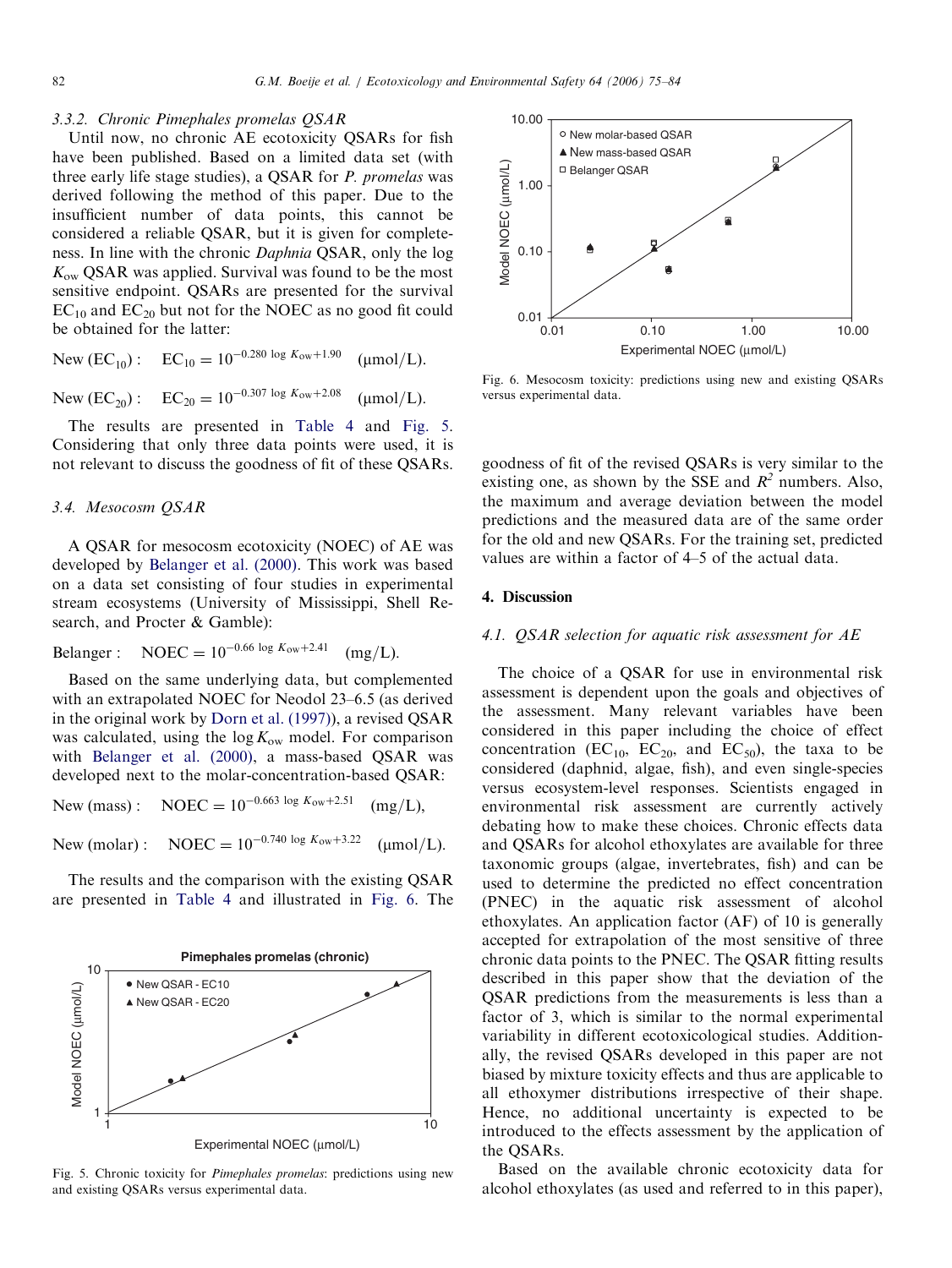D. magna was identified as the most sensitive species. Daphnia is also the organism for which the most reliable chronic QSAR is available. Hence, in the context of a traditional deterministic single-species-based effects assessment, the revised *D. magna* chronic QSARs with an AF of 10 are suitable for the derivation of PNECs for AE.

The *Daphnia* (and fish)  $EC_{20}$  QSARs have the features of representing chronic effects, and because they summarize these effects as an  $EC_{20}$  (using exposure expressed in  $\mu$ mol/ L) they are more robust than NOEC or  $EC_{10}$  QSARs. By definition, the  $EC_{50}$  QSAR would be most robust, as described in [Morrall et al. \(2003\)](#page-9-0), because the center point of the regression has the smallest confidence interval. However, the  $EC_{50}$  for chronic predictions is not sufficiently conservative.

Additionally, a deterministic multispecies PNEC can be derived from the mesocosm NOEC QSAR. For mesocosms, the appropriate application factor is to be determined on a case-by-case basis, and typically ranges 1–3. For alcohol ethoxylates, five high-quality mesocosm studies are available, which justifies an AF in the lower end of this range. Expression of mesocosm responses as an  $EC_x$ is problematic because the mesocosm conclusion is based on a combination of statistical findings, expert judgments, and the particular conditions of the test (species composition, for example). Therefore, the mesocosm QSAR conclusions are given as NOECs.

Alternatively, a more sophisticated probabilistic effects assessment approach can be applied, based on the species sensitivity distribution (SSD) concept. In [Belanger et al.](#page-9-0) [\(2005\)](#page-9-0), QSARs are used for the processing of individual species effects data, to allow the development of SSDs for individual AE ethoxymers. In this case, the most appropriate QSAR was identified for each species. Hence, different QSARs were used for different species.

It is important to note that all three chronic QSARs have fairly similar slopes (ranging from  $-0.31$  for fish to  $-0.74$ for mesocosm) and are built from the same structural descriptor (log  $K_{\text{ow}}$ ), making their implementation into the eventual environmental risk assessment straightforward ([Belanger et al., 2005](#page-9-0)).

# 4.2. Comparison of the new and revised chronic Daphnia QSARS

In this paper, two methods to derive QSARs for complex substances were discussed. It is clear that, starting from identical training data sets, different QSAR models can be obtained. These may all have acceptable fits to the complex substance ecotoxicological data but may lead to noticeably different results for individual ethoxymers. As explained in the introduction, from a theoretical mechanistic point of view the new approach based on the ethoxymer distribution of the training set's data points should be preferred over the existing method using average structures. This theoretical view is supported in general by the goodness of fit information for the different QSARs presented in this paper, specifically for the D. magna chronic QSAR. Using identical underlying training data, the correlation of the new QSAR is higher than that of the existing method  $(98.1\%$  versus  $97.2\%$ ), and the SSE is about  $25\%$  lower. Also, the accuracy (measured by the average and maximal relative error of the predictions versus the training data) is better for the new QSAR. The average error is about 25% lower, and the maximal error is over 50% lower.

The predictions by the new *D. magna* chronic QSAR were compared to those by the analogous QSAR obtained via the existing approach (referred to as Morrall2). In Fig. 7, (top) it can be seen that the new QSAR leads to higher NOEC predictions (i.e., lower toxicity) for nearly all ethoxymers. The ratio between the predicted NOECs ranges from slightly below 1 to a factor of 2.7. On average (across all ethoxymers, no weighting), the new QSAR will predict NOEC values that are approximately 70% higher. Interestingly, the new QSAR indicates that increasing ethoxylation reduces toxicity and increasing carbon chain length increases toxicity relatively more than is indicated by the old QSAR.

In of Fig. 7 (bottom) the ratio between the NOECs as predicted by the new versus the existing QSAR are plotted as a function of the NOEC. This shows graphically that, for the most toxic components (i.e., those with the lowest



Fig. 7. Comparison of new versus existing (Morrall2) QSAR for chronic Daphnia magna toxicity.